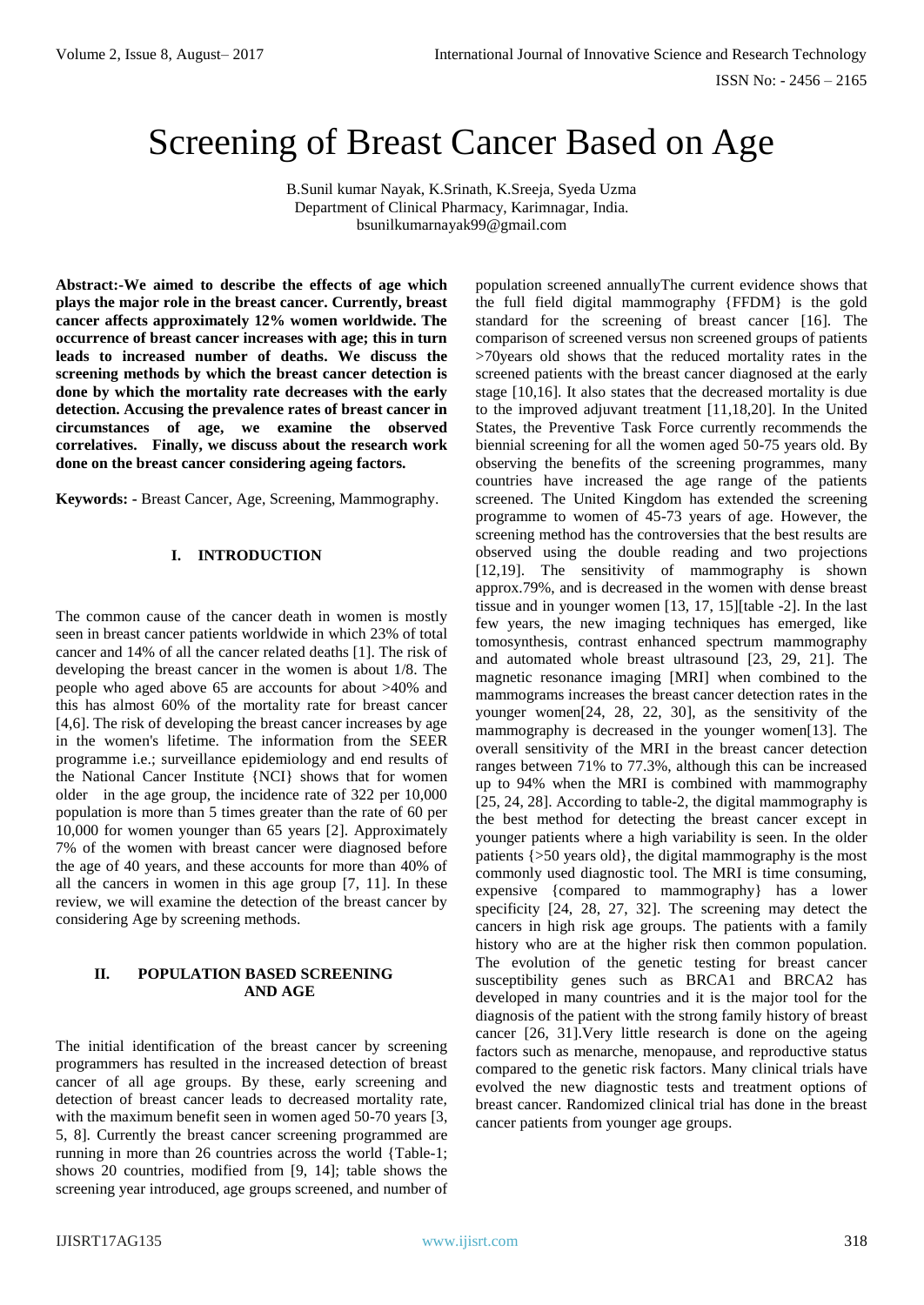| <b>COUNTRY</b> | <b>YEAR OF</b><br><b>SCREENING</b><br><b>STARTED</b> | $\mathbf{AGE}$<br><b>INTERVAL</b> | POPULATION SCREENED PER<br><b>YEAR</b> |  |
|----------------|------------------------------------------------------|-----------------------------------|----------------------------------------|--|
|                |                                                      |                                   |                                        |  |
| Switzerland    | 1999                                                 | $50 - 69$                         | 60,700                                 |  |
| Norway         | 1996                                                 | $50 - 69$                         | 199,818                                |  |
| France         | 1989                                                 | $50 - 74$                         | 2,343,980                              |  |
| Australia      | 1991                                                 | $40 - 75 +$                       | 1,700,000 *                            |  |
| Italy          | 2002                                                 | $50 - 69$                         | 1,340,311                              |  |
| Luxembourg     | 1992                                                 | $50 - 69$                         | 14,586                                 |  |
| Poland         | 2006                                                 | $50 - 69$                         | 985,364                                |  |
| Rep of Ireland | 2000                                                 | $50 - 64$                         | 28,794                                 |  |
| Sweden         | 1986                                                 | $40 - 74$                         | 1,414,000                              |  |
| Israel         | 1997                                                 | $50 - 74$                         | 220,000                                |  |
| Canada         | 1988                                                 | $50 - 69$                         | 196,187                                |  |
| Denmark        | 1991                                                 | $50 - 69$                         | 275,000                                |  |
| France         | 1989                                                 | $50 - 74$                         | 2,343,980                              |  |
| Spain          | 1990                                                 | $45 - 69$                         | 527,000                                |  |
| Netherlands    | 1989                                                 | $50 - 74$                         | 961,786                                |  |
| Japan          | 1977                                                 | $40 - 75 +$                       | 2,492,868                              |  |
| Finland        | 1987                                                 | $60 - 64$                         | $\rm N/A$                              |  |
| Portugal       | 1990                                                 | $45 - 69$                         | 100,364                                |  |
| Saudi Arabia   | 2007                                                 | $40 - 64$                         | 6200                                   |  |
| Iceland        | 1987                                                 | $40 - 69$                         | 20,517                                 |  |

# \*50-69 years old

Table1: Screening Programmes Conducting Countries for Breast Cancer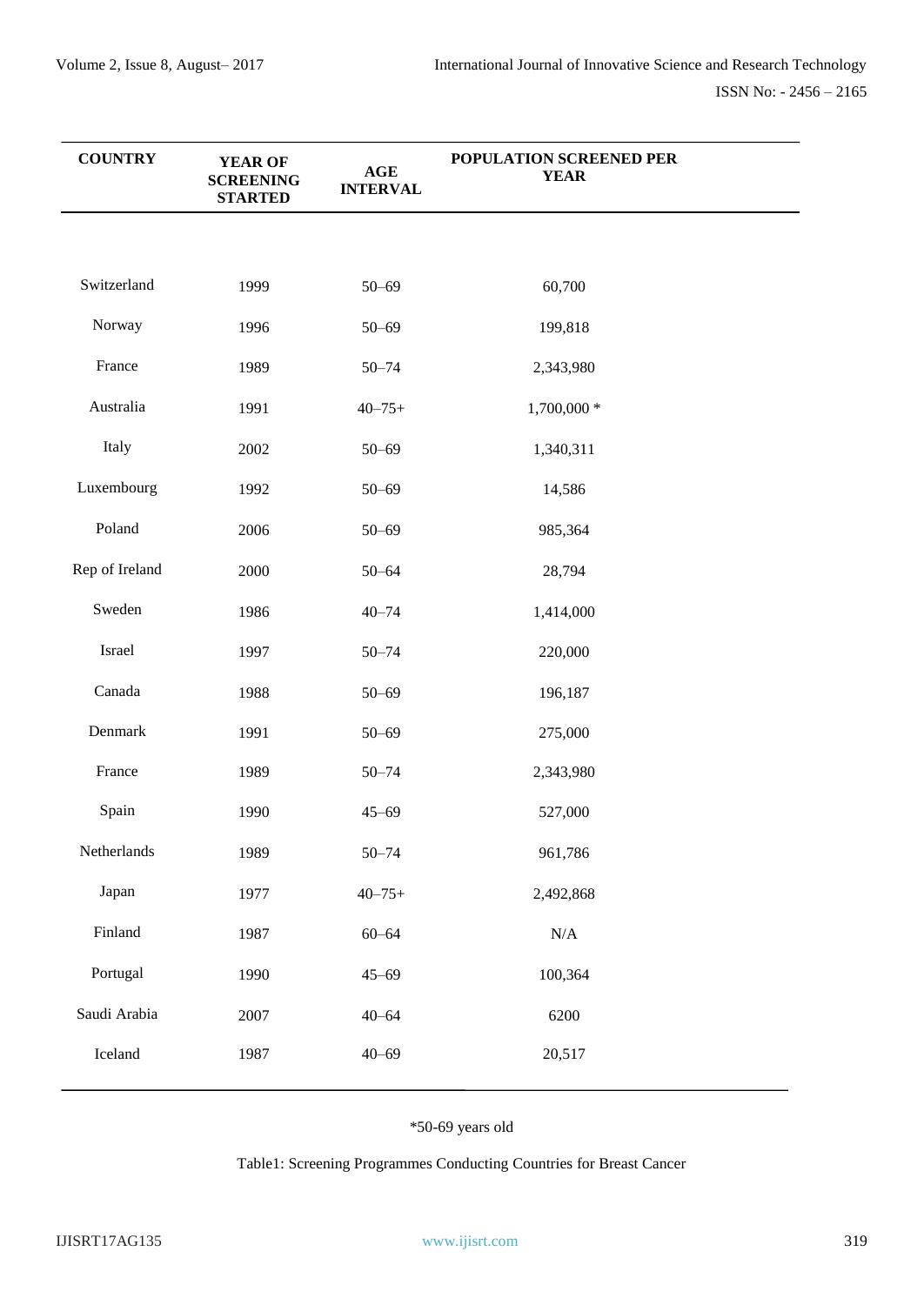| DIGITAL MAMMOGRAPHY  |           |                        | <b>MAGNETIC RESONANCE IMAGING</b>        |                              |  |
|----------------------|-----------|------------------------|------------------------------------------|------------------------------|--|
|                      | Age Group | Sensitivities (21, 22) | Clinical Guidelines                      | Sensitivities $(30, 26, 27)$ |  |
| <40<br>40-49         |           | 54%-77%<br>77%-86%     | Family history of breast cancer          |                              |  |
| $50-59$<br>$60 - 69$ |           | 78%-93%<br>78%-94%     | Binneal Screening (between 50-75 of age) | 71%-77.3%                    |  |
| >70                  |           | 81%-91%                |                                          |                              |  |

Table 2: Breast Cancer Screening Programs and Detection Rates.

#### **III. SUMMARY**

With our ever expanding knowledge of breast cancer and age related effects, there are many improvements in the detection and survival rates have improved a lot by the introduction of screening methods. With the application of the screening methods, the mortality rates of breast cancer are very much decreased. Although in the younger patients, the applicability of the screening methods like mammography to the younger women is less, so with the addition of the resonating techniques like magnetic resonance imaging (MRI) to the mammography, detection of the breast cancer is made easy to the younger women.

As the more research work is focused on the genetic factors, the screening of the breast cancer is decreased with the patients related to the ageing factors. So the research must also be focused towards the age related factors causing the breast cancer. With these, the better outcome is seen in terms of screening and diagnosis considering the age.

## **BIBILOGRAPHY**

- [1]. Jemal, A.; Bray, F.; Center, M.M.; Ferlay, J.; Ward, E.; Forman, D. Global cancer statistics. CA Cancer J. Clin. 2011, 61, 69–90.
- [2]. Rosemary yancik et.al; Breast cancer in aging women; march 1989, issue-5, 976-981.
- [3]. Gotzsche, P.C.; Nielsen, M. Screening for breast cancer with mammography. Cochrane Database Syst. Rev. 2006, doi:10.1002/14651858,CD001877.pub2
- [4]. DeSantis, C.; Siegel, R.; Bandi, P.; Jemal, A. Breast cancer statistics. CA Cancer J. Clin. 2011, 61, 409–418.
- [5]. Humphrey, L.L.; Helfand, M.; Chan, B.K.; Woolf, S.H. Breast cancer screening: A summary of the evidence for the U.S. Preventive Services Task Force. Ann. Intern. Med. 2002, 137, 347–360.
- [6]. Siegel, R.; Ma, J.; Zou Z.; Jemal, A. Cancer statistics. CA Cancer J. Clin. 2014, 64, 9–29.
- [7]. Carey k.Anders et.all; Breast cancer before age 40years; semin oncology 2009, 237-249.
- [8]. Nystrom, L.; Andersson, I.; Bjurstam, N.; Frisell, J.; Nordenskjold, B.; Rutqvist, L.E. Long-term effects of mammography screening: Updated overview of the Swedish randomised trials. Lancet 2002, 359, 909–919.
- [9]. Autier, P.; Boniol, M.; Gavin, A.; Vatten, L.J. Breast cancer mortality in neighbouring European countries with different levels of screening but similar access to treatment: trend analysis of WHO mortality database. BMJ 2011, doi:10.1136/bmj.d4411.
- [10]. International Cancer Screening Network. Availableonline:http://appliedresearch.cancer.gov/icsn/ breast/screening.html#f6) (accessed on 10 May 2015).
- [11]. Carey k.Anders et.all; Breast cancer before age 40years; semin oncology 2009, 237-249.
- [12]. Paap, E.; Verbeek, A.L.; Botterweck, A.A.; van Doorne-Nagtegaal, H.J.; Imhof-Tas, M.; de Koning, H.J.; Otto, S.J.; de Munck, L.; van der Steen, A.;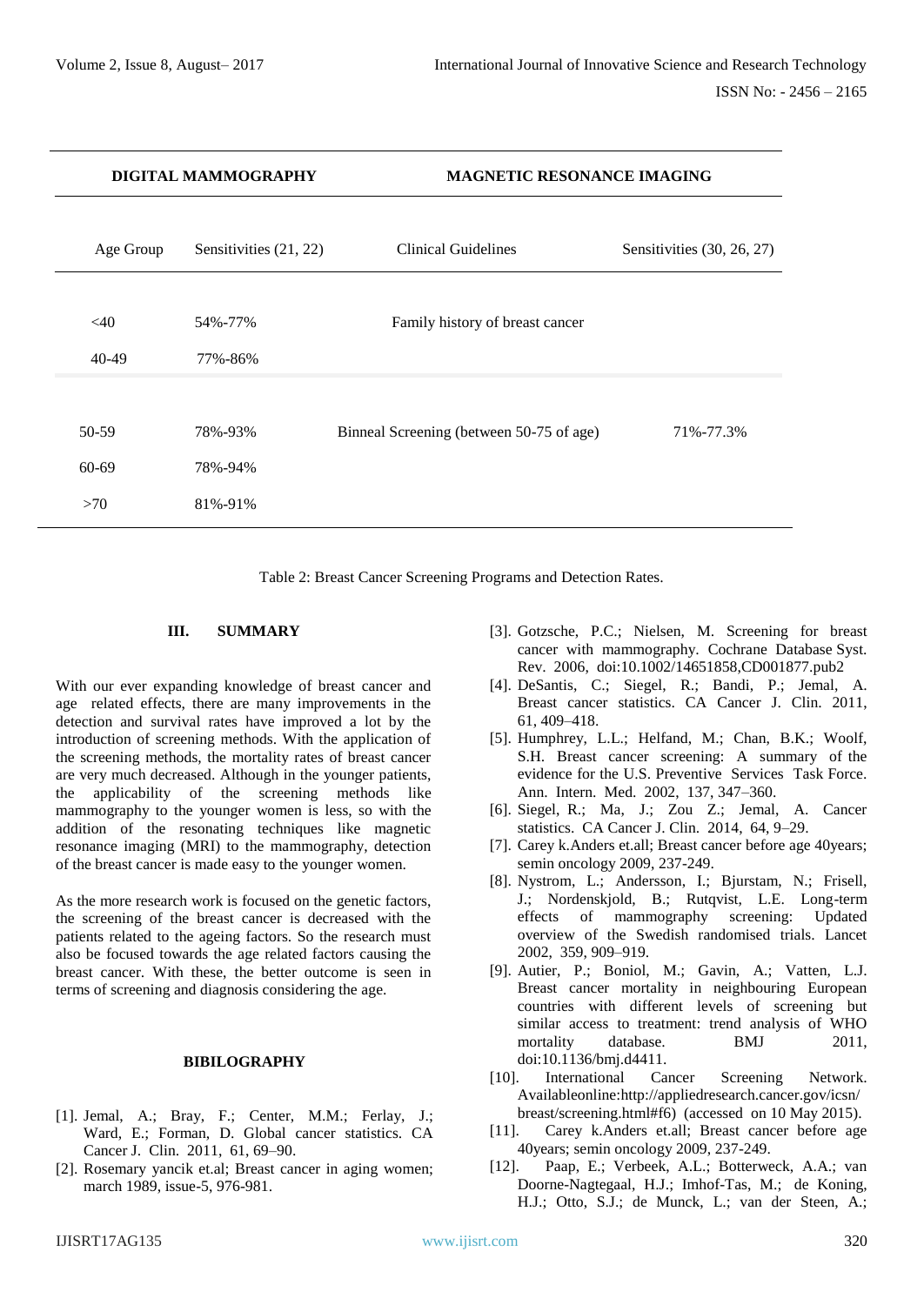Holland, R.; et al. Breast cancer screening halves the risk of breast cancer death: A case-referent study. Breast 2014, 23, 439–444.

- [13]. Jorgensen, K.J.; Zahl, P.H.; Gotzsche, P.C. Breast cancer mortality in organised mammography screening in Denmark: Comparative study. BMJ 2010, doi:10.1136/bmj.c1241.
- [14]. Kosters, J.P.; Gotzsche, P.C. Regular selfexamination or clinical examination for early detection of breast cancer. Cochrane Database Syst. Rev. 2003, doi:10.1002/14651858.CD003373.
- [15]. Blanch, J.; Sala, M.; Roman, M.; Ederra, M.; Salas, D.; Zubizarreta, R.; Sanchez, M.; Rue, M.; Castells, X. Cumulative risk of cancer detection in breast cancer screening by protocol strategy. Breast Cancer Res. Treat 2013, 138, 869–877.
- [16]. Rosenberg, R.D.; Hunt, W.C.; Williamson, M.R.; Gilliland, F.D.; Wiest, P.W.; Kelsey, C.A.; Key, C.R.; Linver, M.N. Effects of age, breast density, ethnicity, and estrogen replacement therapy on screening mammographic sensitivity and cancer stage at diagnosis: review of 183,134 screening mammograms in Albuquerque, New Mexico. Radiology 1998, 209, 511–518.
- [17]. Spencer, D.B.; Potter, J.E.; Chung, M.A.; Fulton, J.; Hebert, W.; Cady, B. Mammographic screening and disease presentation of breast cancer patients who die of disease. Breast J. 2004, 10, 298–303.
- [18]. US Preventive Services Task Force. Screening for breast cancer: U.S. Preventive Services Task Force recommendation statement. Ann. Intern. Med. 2009, doi:10.7326/0003-4819-151-10-200911170- 00008.
- [19]. Blanch, J.; Sala, M.; Roman, M.; Ederra, M.; Salas, D.; Zubizarreta, R.; Sanchez, M.; Rue, M.; Castells, X. Cumulative risk of cancer detection in breast cancer screening by protocol strategy. Breast Cancer Res. Treat 2013, 138, 869–877.
- [20]. Webb, M.L.; Cady, B.; Michaelson, J.S.; Bush, D.M.; Calvillo, K.Z.; Kopans, D.B.; Smith, B.L. A failure analysis of invasive breast cancer: Most deaths from disease occur in women not regularly screened. Cancer 2014, 120, 2839–2846.
- [21]. US Preventive Services Task Force. Screening for breast cancer: U.S. Preventive Services Task Force recommendation statement. Ann. Intern. Med. 2009, doi:10.7326/0003-4819-151-10-200911170- 00008.
- [22]. Kalager, M.; Zelen, M.; Langmark, F.; Adami, H.O. Effect of screening mammography on breastcancer mortality in Norway. N. Engl. J. Med. 2010, 363, 1203–1210.
- [23]. Lei, J.; Yang, P.; Zhang, L.; Wang, Y.; Yang, K. Diagnostic accuracy of digital breast tomosynthesis versus digital mammography for benign and malignant lesions in breasts: A metaanalysis. Eur. Radiol. 2014, 24, 595–602. 27.
- [24]. Saslow, D.; Boetes, C.; Burke, W.; Harms, S.; Leach, M.O.; Lehman, C.D.; Morris, E.; Pisano, E.;

Schnall, M.; Sener, S.; et al. American Cancer Society guidelines for breast screening with MRI as an adjunct to mammography. CA Cancer J. Clin. 2007, 57, 75–89.

- [25]. Kerlikowske, K.; Grady, D.; Barclay, J.; Sickles, E.A.; Ernster, V. Likelihood ratios for modern screening mammography. Risk of breast cancer based on age and mammographic interpretation. JAMA 1996, 276, 39–43. 25.
- [26]. Jochelson, M.S.; Dershaw, D.D.; Sung, J.S.; Heerdt, A.S.; Thornton, C.; Moskowitz, C.S.; Ferrara, J.; Morris, E.A. Bilateral contrast-enhanced dual-energy digital mammography: feasibility and comparison with conventional digital mammography and MR imaging in women with known breast carcinoma. Radiology 2013, 266, 743–751.
- [27]. Le-Petross, H.T.; Whitman, G.J.; Atchley, D.P.; Yuan, Y.; Gutierrez-Barrera, A.; Hortobagyi, G.N.; Litton, J.K.; Arun, B.K. Effectiveness of alternating mammography and magnetic resonance imaging for screening women with deleterious BRCA mutations at high risk of breast cancer. Cancer 2011, 117, 3900–3907.
- [28]. Carney, P.A.; Miglioretti, D.L.; Yankaskas, B.C.; Kerlikowske, K.; Rosenberg, R.; Rutter, C.M.; Geller, B.M.; Abraham, L.A.; Taplin, S.H.; Dignan, M.; et al. Individual and combined effects of age, breast density, and hormone replacement therapy use on the accuracy of screening mammography. Ann. Intern. Med. 2003, 138, 168–175.
- [29]. Warner, E.; Plewes, D.B.; Hill, K.A.; Causer, P.A.; Zubovits, J.T.; Jong, R.A.; Cutrara, M.R.; DeBoer, G.; Yaffe, M.J.; Messner, S.J.; et al. Surveillance of BRCA1 and BRCA2 mutation carriers with magnetic resonance imaging, ultrasound, mammography, and clinical breast examination. JAMA 2004, 292, 1317–1325.
- [30]. Kelly, K.M.; Richwald, G.A. Automated wholebreast ultrasound: Advancing the performance of breast cancer screening. Semin. Ultrasound CT MR 2011, 32, 273–280.
- [31]. Kriege, M.; Brekelmans, C.T.; Boetes, C.; Besnard, P.E.; Zonderland, H.M.; Obdeijn, I.M.; Manoliu, R.A.; Kok, T.; Peterse, H.; et al. Efficacy of MRI and mammography for breast-cancer screening in women with a familial or genetic predisposition. N. Engl. J. Med. 2004, 351, 427– 437.
- [32]. Berg, W.A.; Zhang, Z.; Lehrer, D.; Jong, R.A.; Pisano, E.D.; Barr, R.G.; Bohm-Velez, M.; Mahoney, M.C.; Evans, W.P., 3rd; Larsen, L.H.; et al. Detection of breast cancer with addition of annual screening ultrasound or a single screening MRI to mammography in women with elevated breast cancer risk. JAMA 2012, 307, 1394–1404.
- [33]. Leach, M.O.; Boggis, C.R.; Dixon, A.K.; Easton, D.F.; Eeles, R.A.; Evans, D.G.; Gilbert, F.J.; Griebsch, I.; Hoff, R.J.; Kessar, P.; et al. Screening with magnetic resonance imaging and mammography of a UK population at high familial